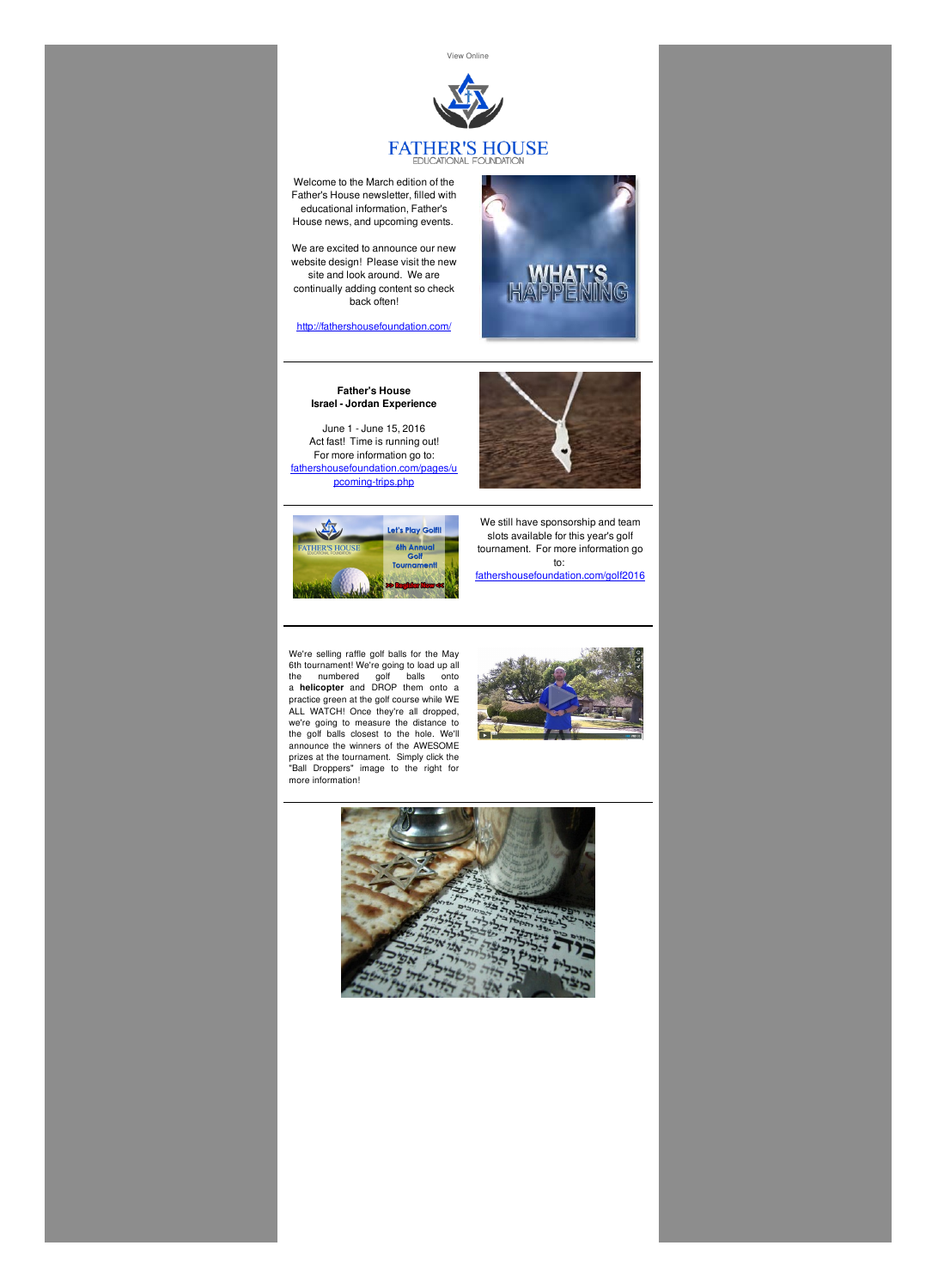## Why is this night different from all other nights? The four questions we ask on Passover night

*On all other nights we eat leavened bread and matzah - on this night only matzah.* Because we are purging out the leaven - the sin - that resides in all of us.

1 Corinthians 5 - 8: "Your boasting is not good. Don't you know the saying, "It takes only a little hametz to leaven a whole batch of dough?" Get rid of the old hametz, so that you can be a new batch of dough, because in reality you are unleavened. For our Passover lamb, the Messiah, has been sacrificed. So let us celebrate the Seder not with leftover hametz, the hametz of wickedness and evil, but with the matzah of purity and truth."

*On all other nights we eat all vegetables - on this night only bitter herbs.* Because on this night we remember how bitter life was for the children of Israel in the land of Egypt.

Exodus 1:12 - 14: "...the Egyptians came to dread the people of Israel and worked them relentlessly, making their lives bitter with hard labor - digging clay, making bricks, all kinds of field work..."

1 Peter 4:12 - 14: "Dear friends, don't regard as strange the fiery ordeal occurring among you to test you, as if something extraordinary were happening to you. Rather, to the extend that you share the fellowship of the Messiah's sufferings, rejoice; so that you will rejoice even more when His Glory is revealed. If you are being insulted because you bear the name of the Messiah, how blessed you are! For the Spirit of the Glory, that is, the Spirit of God, is resting on you!"

*On all other nights we don't dip our food even once - on this night we dip twice.* Because we remind ourselves that even the most bitter circumstances can be sweetened by the hope we have in God.

Hebrews 6:19: "Now we have this hope as a sure and steadfast anchor of the soul; a hope both sure and steadfast, and one which enters within the veil..."

2 Corinthians 1:8b - 9: "...the burden laid on us was so far beyond what we could bear that we even despaired of living through it. In our hearts we felt we were under sentence of death. However, this was to get us to rely not on ourselves but on God, who raises the dead!"

*On all other nights we eat sitting or reclining - on this night we only recline.* We recline as free people - freed from the bondage of sin and death by Jesus the Messiah, our Passover Lamb.

Romans 8:37: "No, in all these things we are superconquerors, through the one who has loved us."

Colossians 3:15: "...and let the shalom which comes from the Messiah be your heart's decision-maker, for this is why you were called to be part of a single Body. And be thankful..."

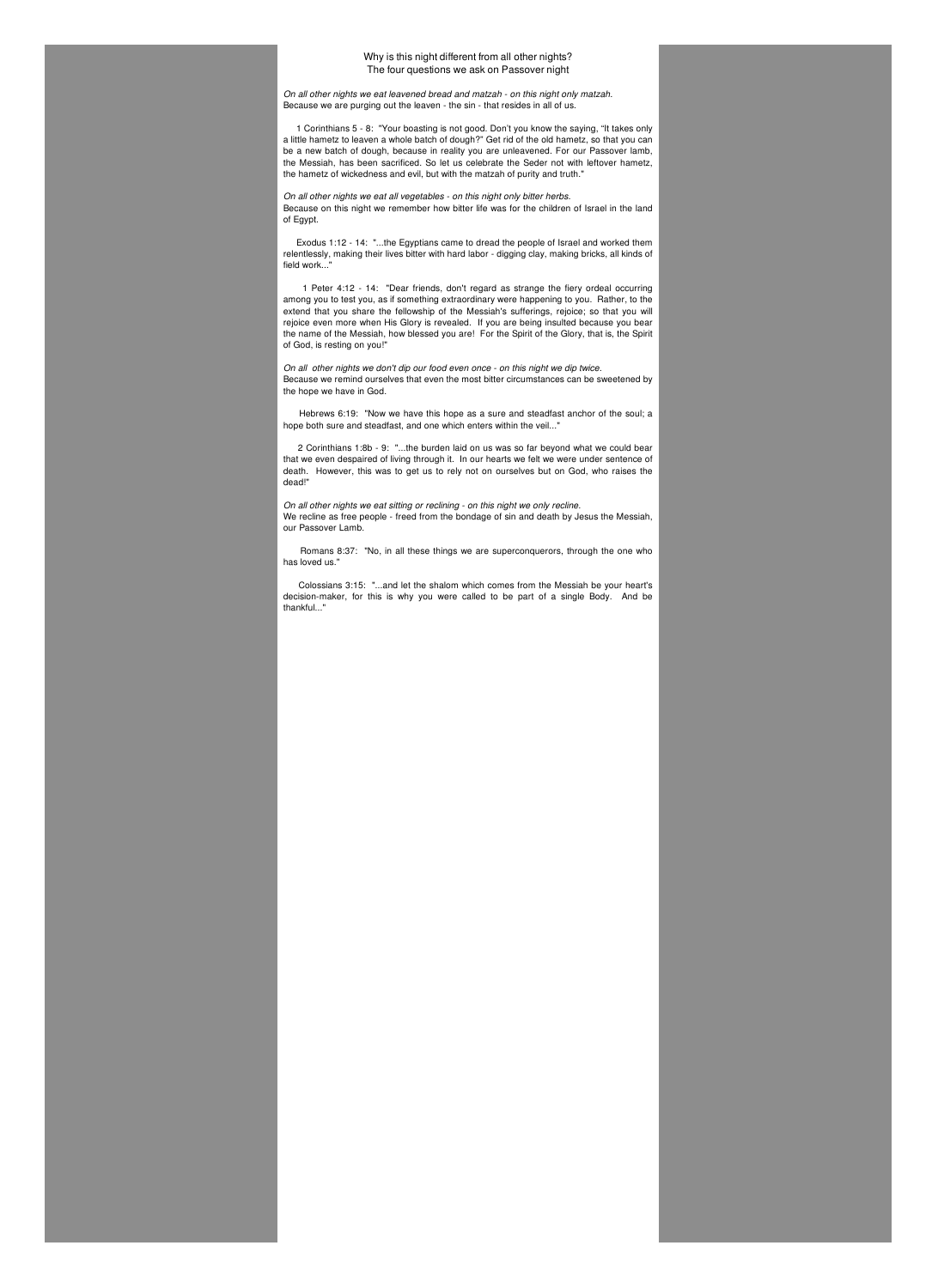The 8th Annual March of Remembrance - Dallas, Texas May 1, 2016 - 3:00 p.m. Meet at the flagpoles at Dallas City Hall (Young St. at S. Akard St.)



Taking the lessons of the Holocaust to break the Silence of Fear, Pain, and Shame caused by Prejudice and Indifference





From October through December 2015, 23 children were supported by Living Stones Orphanage. Included in that number were 2 local adoptions, and 1 international adoption. At the time of this newsletter, there are 23 children living at the orphanage - including 9 babies in the nursery! The orphanage provides church services for these children, picnics, pool parties at the directors' home, and holiday parties. Ken and Cris Sandberg are providing these children with as much of a family life as they are able to so that these kiddos feel special, needed, and loved. Won't you partner with Father's House and assist our support of this precious and much needed kingdom work in Davao City, Philippines? For more information about Living Stones Orphanage visit their website: <http://livingstonesorphanage.org/> For more information about Father's House involvement with Living Stones, please visit: <http://fathershousefoundation.com/>

Guests of honor to include: Rachel Schiff - daughter of William & Rosalie Schiff Rosa Blum - Poland Tovah Feldman - Czechoslovakia Dr. Susanna Ozsvath - Hungary Pastor Greg Stone - Gateway Church Jewish Ministries and more....

For more information, please visit their website: <http://www.marchofremembrance.org/dallas-texas-17>

*Check out what some of our ministry partners have been up to over the last several months*